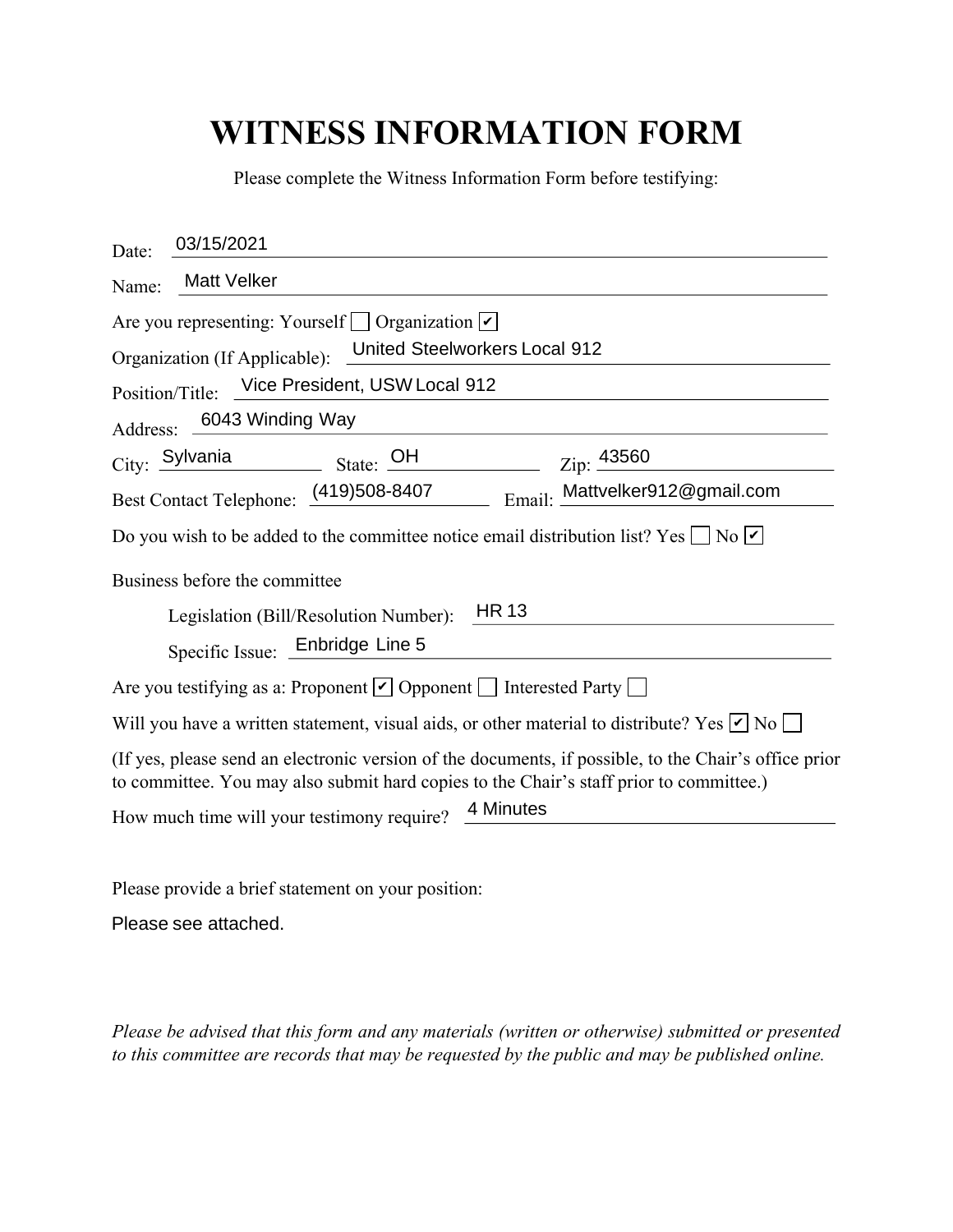

**UNITY AND STRENGTH FOR WORKERS .** 

House Transportation and Public Safety Committee House Resolution 13 Testimony of Matt Velker March 16, 2021

Good morning Chairman Baldridge, Vice Chair McClain, and Ranking Member Sheehy and thank you for giving me the opportunity to testify today on the importance of Ohio House Resolution 13. My name is Matt Velker. I live in Sylvania, Ohio and have worked at the Toledo Refining Company for nearly 17 years. I am also the Vice President of the United Steelworkers Local 912 representing the nearly 350 hourly workers who safely operate and maintain the Toledo Refinery for PBF Energy.

Ohio House Resolution 13 supports the continued operation of Enbridge Line 5 while the Great Lakes Tunnel Project to bury the pipeline deep within the bedrock below the Straights of Mackinac is completed. Enbridge Line 5 is a hydrocarbon pipeline that currently crosses through the Straits of Mackinac to transport petroleum and liquid gas products to Michigan and Ohio from Wisconsin and Canada. For our refinery (which resides in both Oregon and Toledo, Ohio) to operate we receive the bulk of our raw material supply through Line 5. Without Line 5, these family and community sustaining jobs will be gone. All of the additional community employment our refinery supports will also be at risk. There are no feasible and prudent alternatives of supply that would sustain operation of the PBF Toledo Refinery. Our refinery processes the equivalent of close to 1000 tanker trucks daily and the equivalent of 2000 trucks full of product move daily, one way, through Line 5. The street system where the refinery is located is not capable of handling the traffic increase it would take to move that amount of product, and even if it were, the refinery doesn't have the infrastructure to move that amount of material by truck. Put simply, a premature shutdown of Line 5 means a shutdown of my refinery and further economic collapse of the Northern Ohio/Southern Michigan economy, while forcing more petroleum products onto Ohio and Michigan Roadways.

In my years at the Toledo Refining Company, I have become heavily involved in our Health and Safety department, and for the last 5 years I have helped to manage the facility's incident investigation program in conjunction with the USW Tony Mazzocchi Center's Triangle of Prevention Program (TOP). The focus of the TOP Program is to look for systemic root cause failures when incidents occur rather than assessing blame upon the workforce, and the Toledo Refining Company leadership is very supportive of this methodology. The reason I offer this information is to demonstrate how committed this facility and its workforce are to operating in a safe and environmentally sound

United Steel, Paper and Forestry, Rubber, Manufacturing, Energy, Allied Industrial and Service Workers International Union